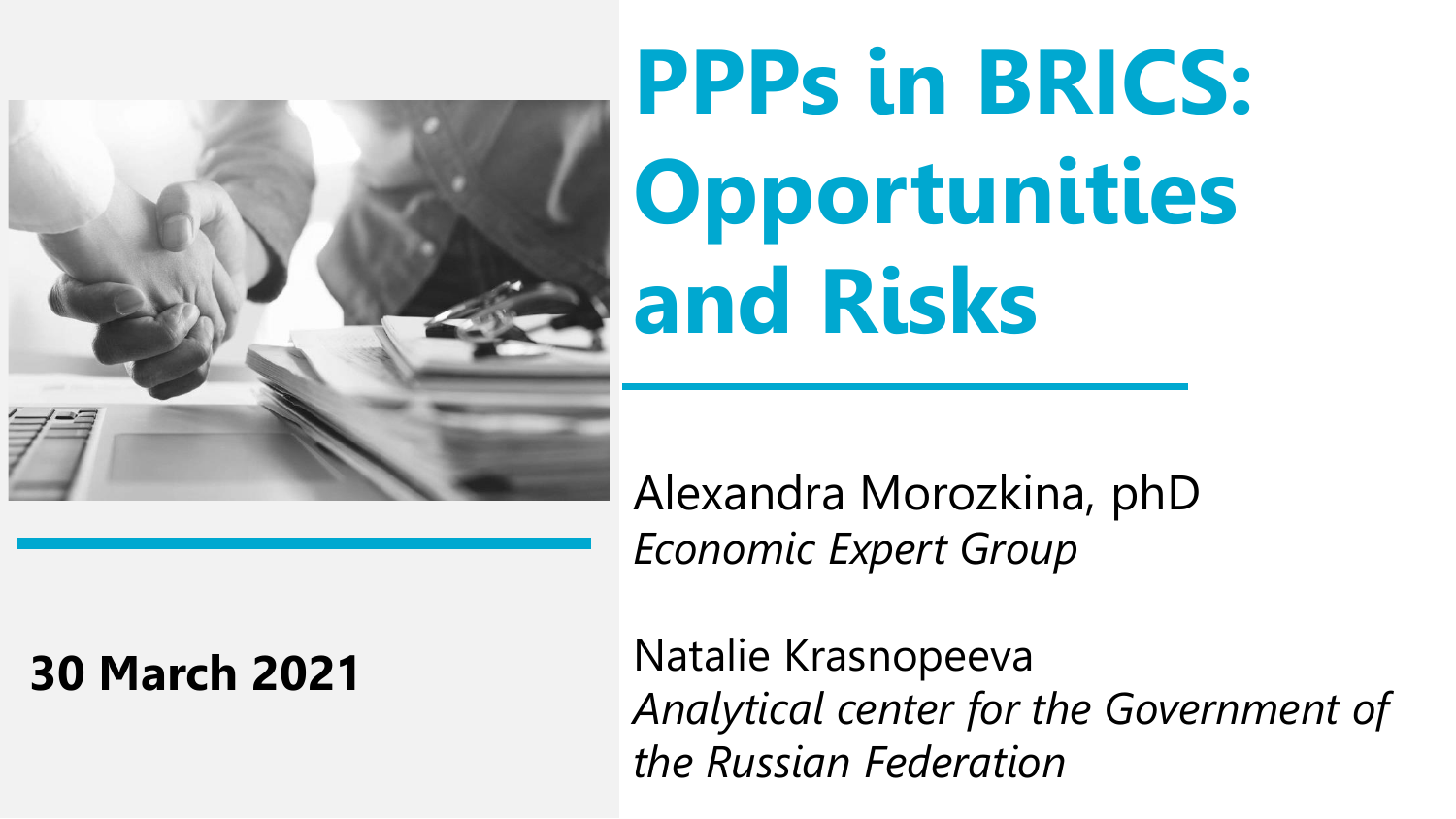# **Recovery after Covid crisis: infrastructure?**

#### **Significant and positive association with economic growth** showed in many empirical studies

#### **Large infrastructure needs**

28 trln USD is expected to be invested, 32 trln USD – infrastructure investment needs

### **High on cooperation agenda for BRICS**

in BRICS Economic Partnership 2025, New Development Bank

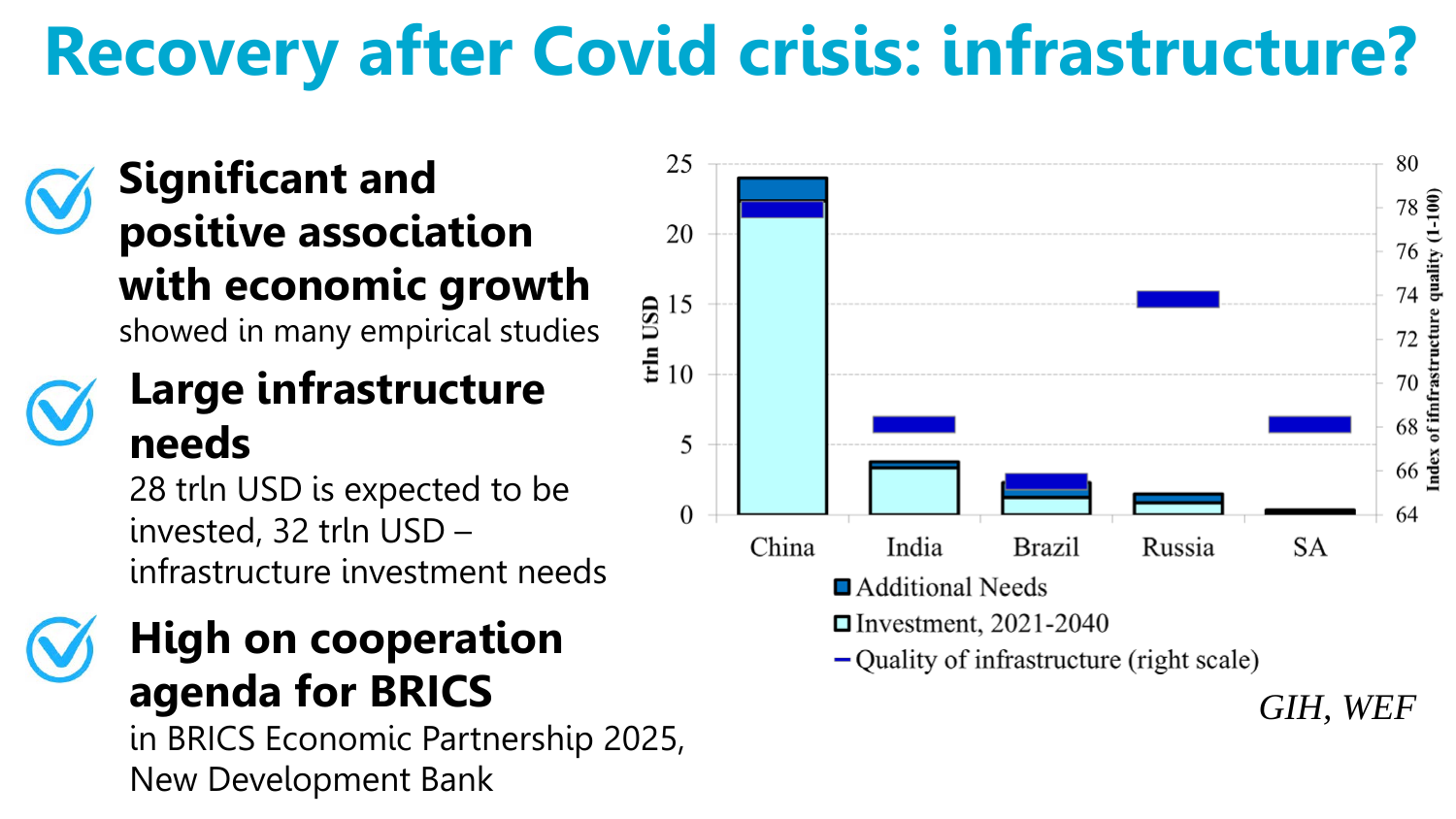**Infrastructure agenda in BRICS**

**BRICS**

**Investments Partnership Program**: 26 bln USD of investment in 2021 (24 airports, 5 ports terminals, 2 new railways, 13 slots of federal highways)

#### **BRAZIL RUSSIA**

**Comprehensive Plan for Modernization and Expansion of Trunk Infrastructure (until 2024)**: 83 bln USD of investment, 43 bln USD – from private entities in 2019-2024

| <b>BRILS</b>                      |                       |                                |                         |  |  |
|-----------------------------------|-----------------------|--------------------------------|-------------------------|--|--|
| $\checkmark$ Strategy for BRICS   | <b>INDIA</b>          | <b>CHINA</b>                   | <b>SOUTH AFRICA</b>     |  |  |
| <b>Economic Partnership</b>       | $\checkmark$ National | $\checkmark$ 14th 5-Year Plan: | 2021 Budget             |  |  |
| 2025 (investment                  | <b>Infrastructure</b> | highlighting digital           | Review: 54 bln USD      |  |  |
| cooperation, including            | Pipeline: 1.5 trln    | infrastructure (1.4            | in 2021-2024, state-    |  |  |
| promotion of PPPs;                | USD until 2025        | bln USD)                       | owned companies -       |  |  |
| Cooperation in infrastructural    | $\sqrt{2021/2022}$    | $\checkmark$ National          | the largest             |  |  |
| development)                      | <b>budget: 16 bln</b> | <b>Transport</b>               | contributor (37%),      |  |  |
| $\checkmark$ NDB (mobilization of | USD for roads and     | <b>Planning Outline</b>        | largest target sector - |  |  |
| resources for infrastructure      | highways, 15 bln      | 2021-2035 (focus               | transport and           |  |  |
| and sustainable                   | USD for railways      | on railways)                   | logistics               |  |  |
| development projects)             |                       |                                |                         |  |  |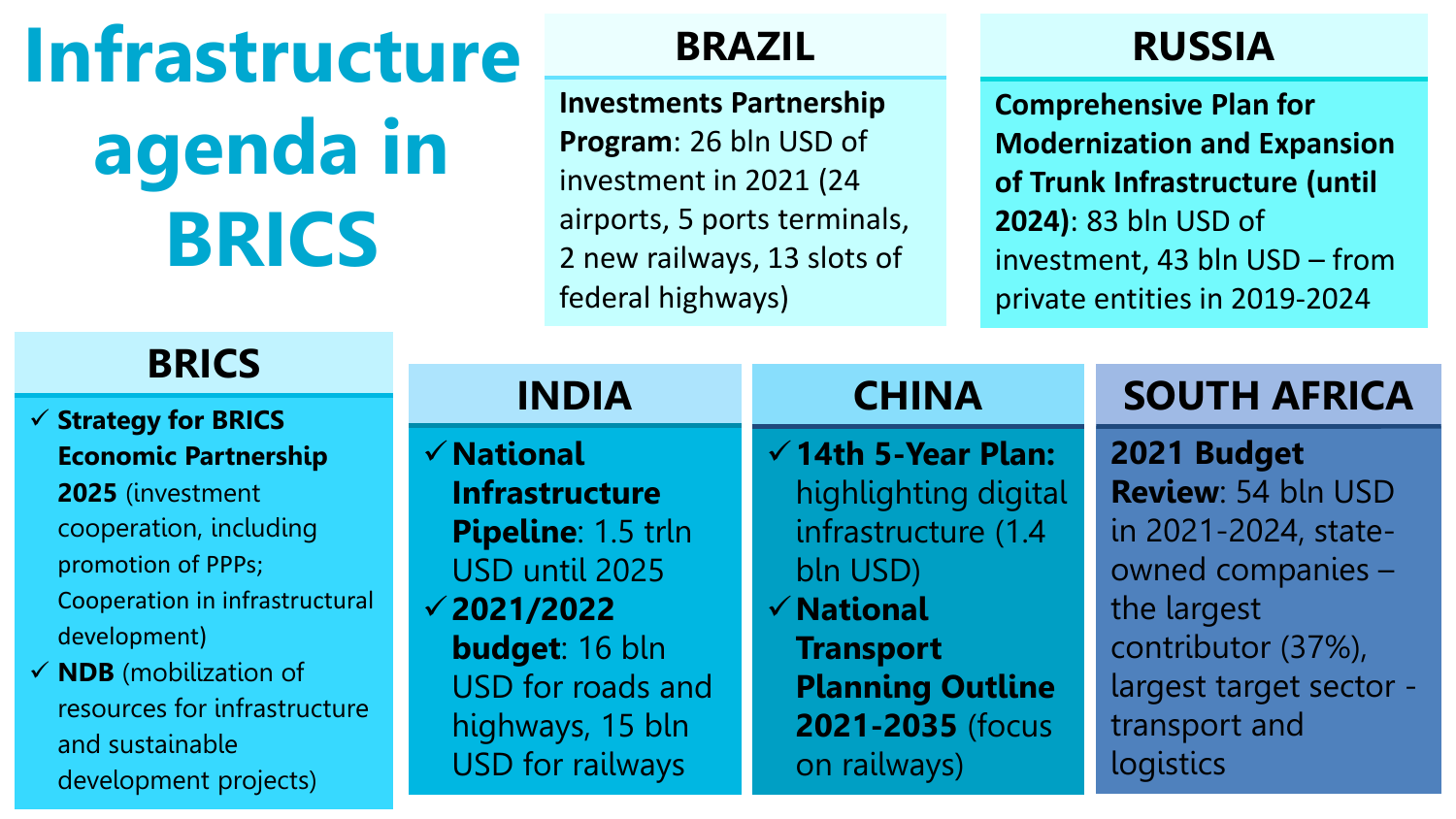# **Budgets are strained after stimulus packages**

**-13%**

of public infrastructure expenditures in 2021 in **Brazil**

**+7%**

of budget expenditures on transport in 2021 in **India**

# **3.2%**

target budget deficit in **China** in 2021 after **3.6%** in 2020

**-8%**

reduction of financing for implementation of national project on infrastructure in 2021 in **Russia** (compared to plan)

# **-12%**

of "economic regulation and infrastructure" budget expenditures in 2021 in **South Africa**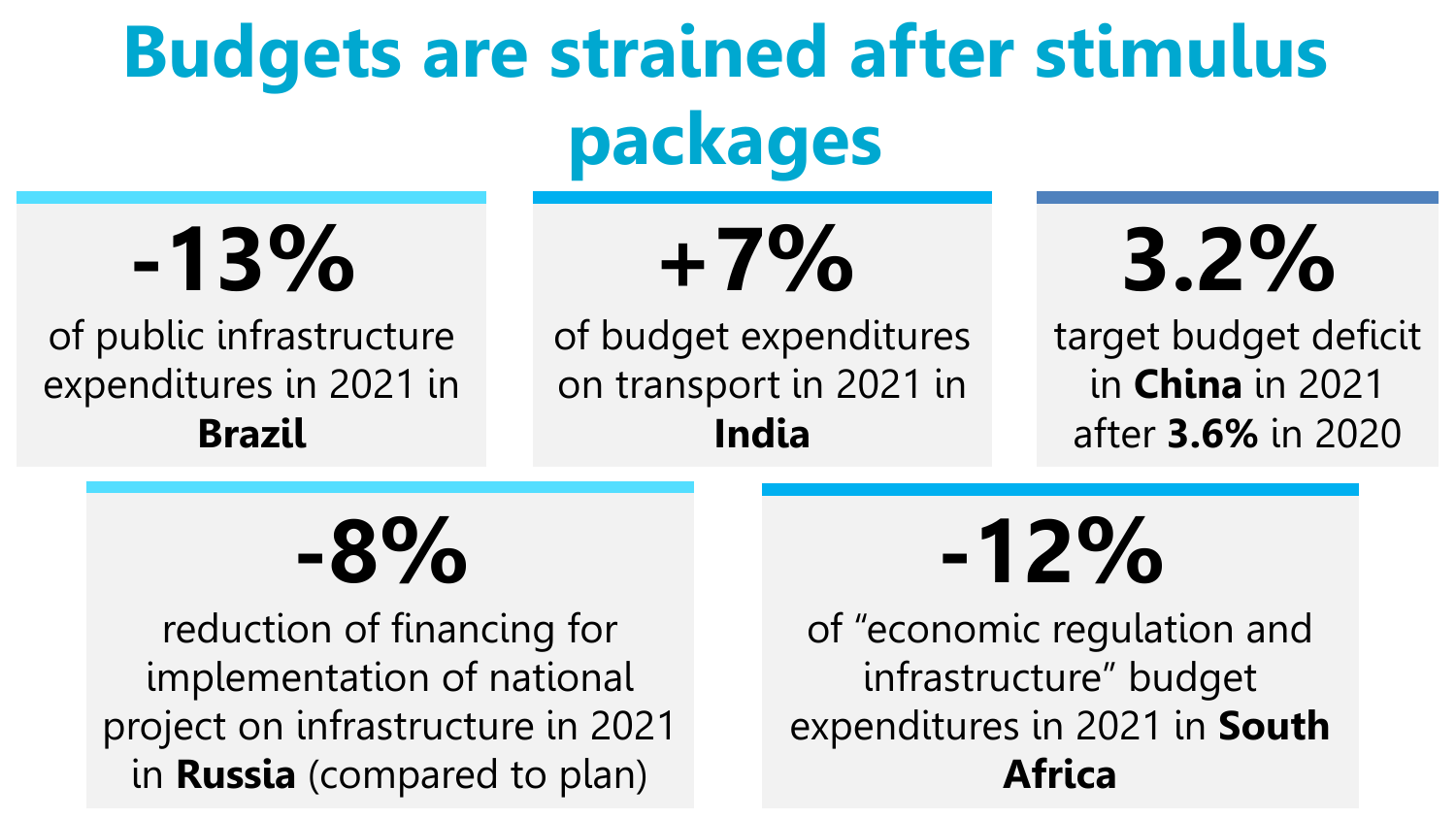# **PPPs to the rescue?**



#### **Large PPP markets**

Investment in PPPs amount to than 2% GDP in all five countries

## **Opportunity to save public budgets**

through attraction of private sector investment

# **Potential for**

**cooperation** 

and exchange of best practices

#### **Brazil India China Russia SA**

| <b>Number of</b><br>projects         | 2 2 4 0 |      | 1 824 9 440 3 601 |     | 121 |
|--------------------------------------|---------|------|-------------------|-----|-----|
| <b>PPPs total</b><br>value (bln USD) | 32      | 344  | 2 2 2 9           | 53  | 28  |
| % GDP                                | 2.5     | 12.3 | 14.5              | 3.5 | 8.3 |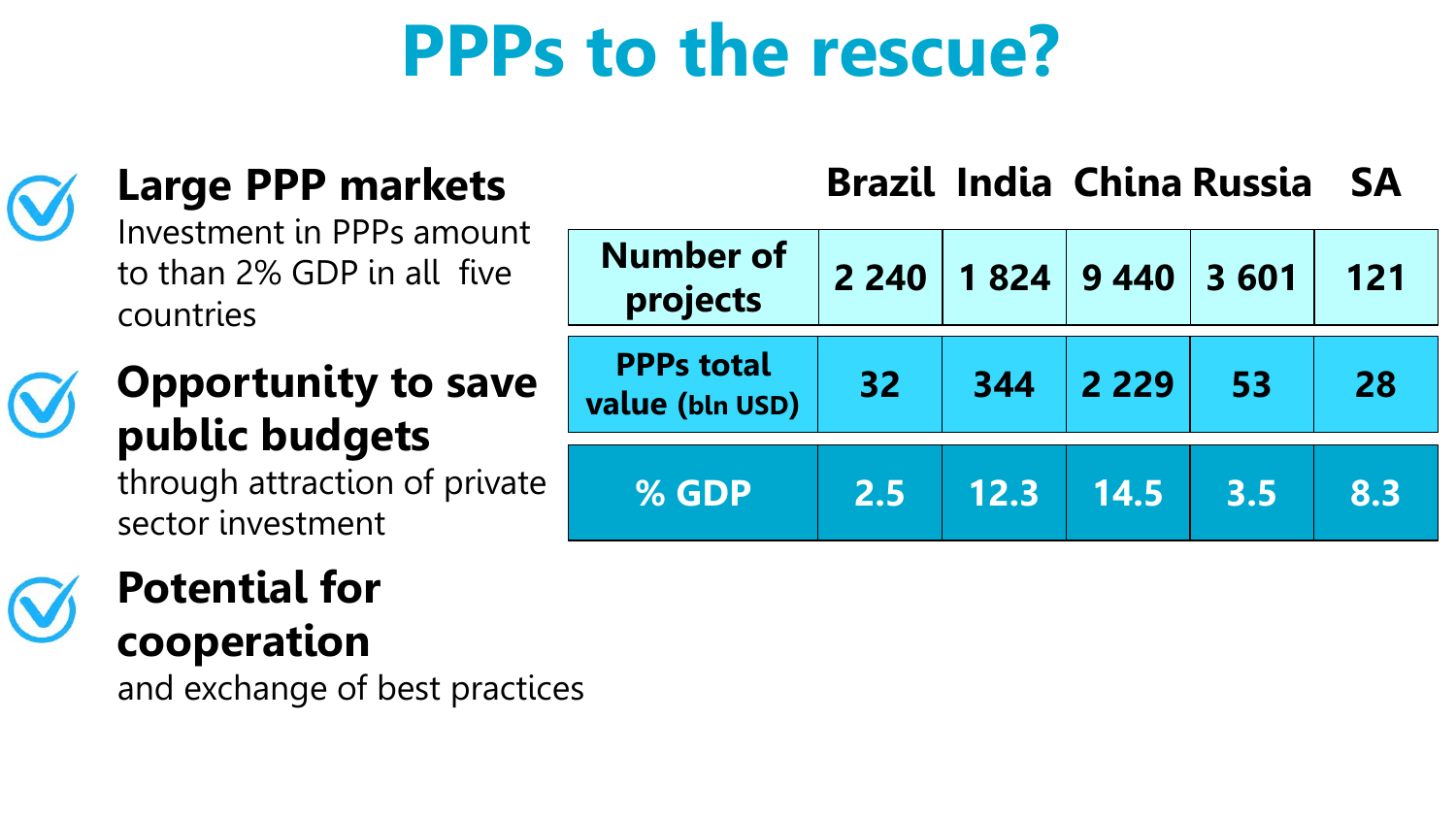### **Direct liabilities**

Capital grants, concessional grantor payments, other agreed liabilities (development of related infrastructure)

### **Explicit contingent liabilities**

Guarantees and warranties, minimum revenue guarantees

#### **Implicit contingent liabilities**

default of a private partner on nonguaranteed loans, environmental damage and other force majeure not specified in the contract

**Public liabilities associated with PPPs**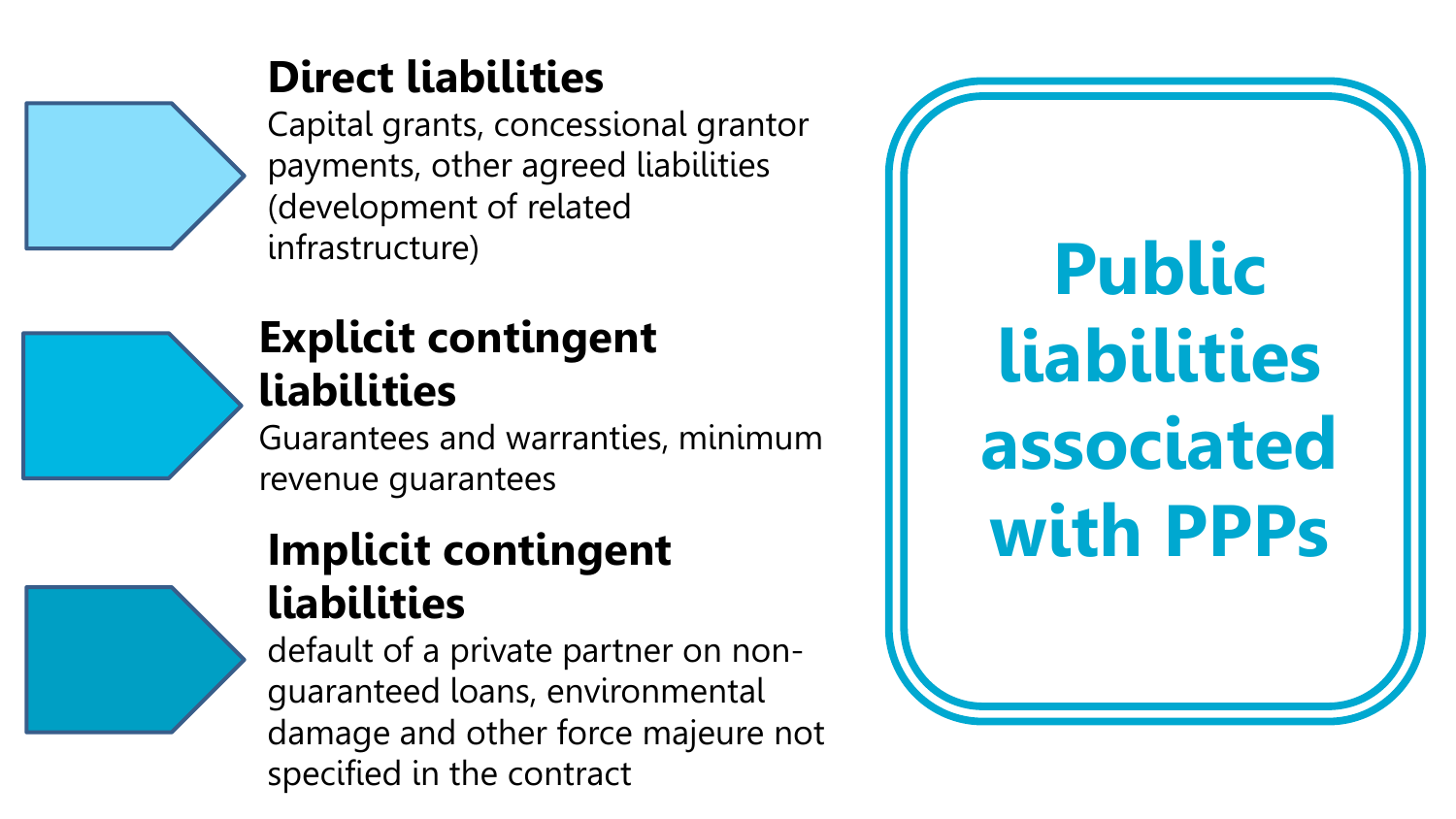# **Each of BRICS has a field of excellence in reduction of PPP-related risks**

|                                                                                       | <b>Brazil</b>        | India | China | <b>Russia</b> | <b>SA</b> |
|---------------------------------------------------------------------------------------|----------------------|-------|-------|---------------|-----------|
| Approval of a project by fiscal authority                                             |                      |       |       |               |           |
| <b>Evaluation of fiscal effects of a project</b>                                      | ÷                    |       | ┿     | ٠             |           |
| Methodical recommendations on PPP risk<br>management                                  |                      |       |       |               |           |
| Disclosure of contingent liabilities in<br>fiscal reports and analytical publications |                      |       |       |               |           |
| <b>Monitoring of contingent liabilities</b>                                           | $\ddot{\phantom{1}}$ |       |       |               |           |
| <b>Guarantee and quasi-budget funds</b>                                               |                      |       |       |               |           |
| Setting the limits for contingent liabilities                                         |                      |       |       |               |           |
| <b>Publication of contracts</b>                                                       |                      |       |       |               |           |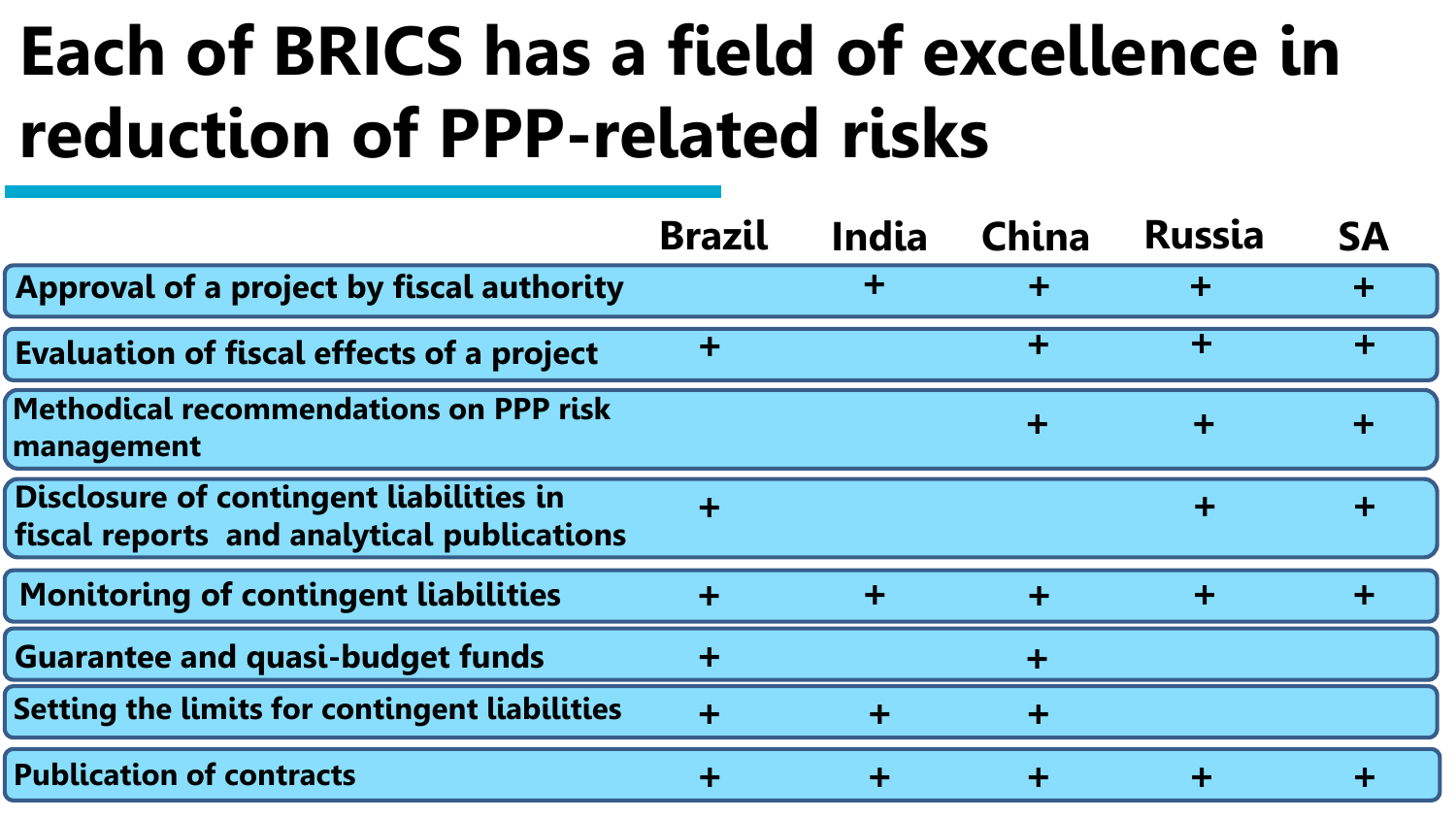# **Approval of a project by fiscal authority**

#### **China**

#### **Operational guidelines for PPPs:**

Finance departments collect potential PPPs

### **Russia**

**224-FZ:** PPP project may use budget resources only based on corresponding laws and regulations,

# **India**

**PPP Guide for Practitioners:** approval of Cabinet Committee on Economic Affairs is required

### **South Africa**

**Treasury regulation 16, Public finance management act**: written approval of federal or provincial treasury required

# **Evaluation of fiscal effects of a project**



**The budgetary guidelines law**: evaluation of potential revenue from PPPs



**Guidelines for the Financial Affordability Assessment of the PPPs**: evaluation of direct and contingent liabilities



**Government Decree №1514:** evaluation of comparative advantage of PPP project

## **South Africa**



**Public Private Partnership Manual** contains manual for feasibility study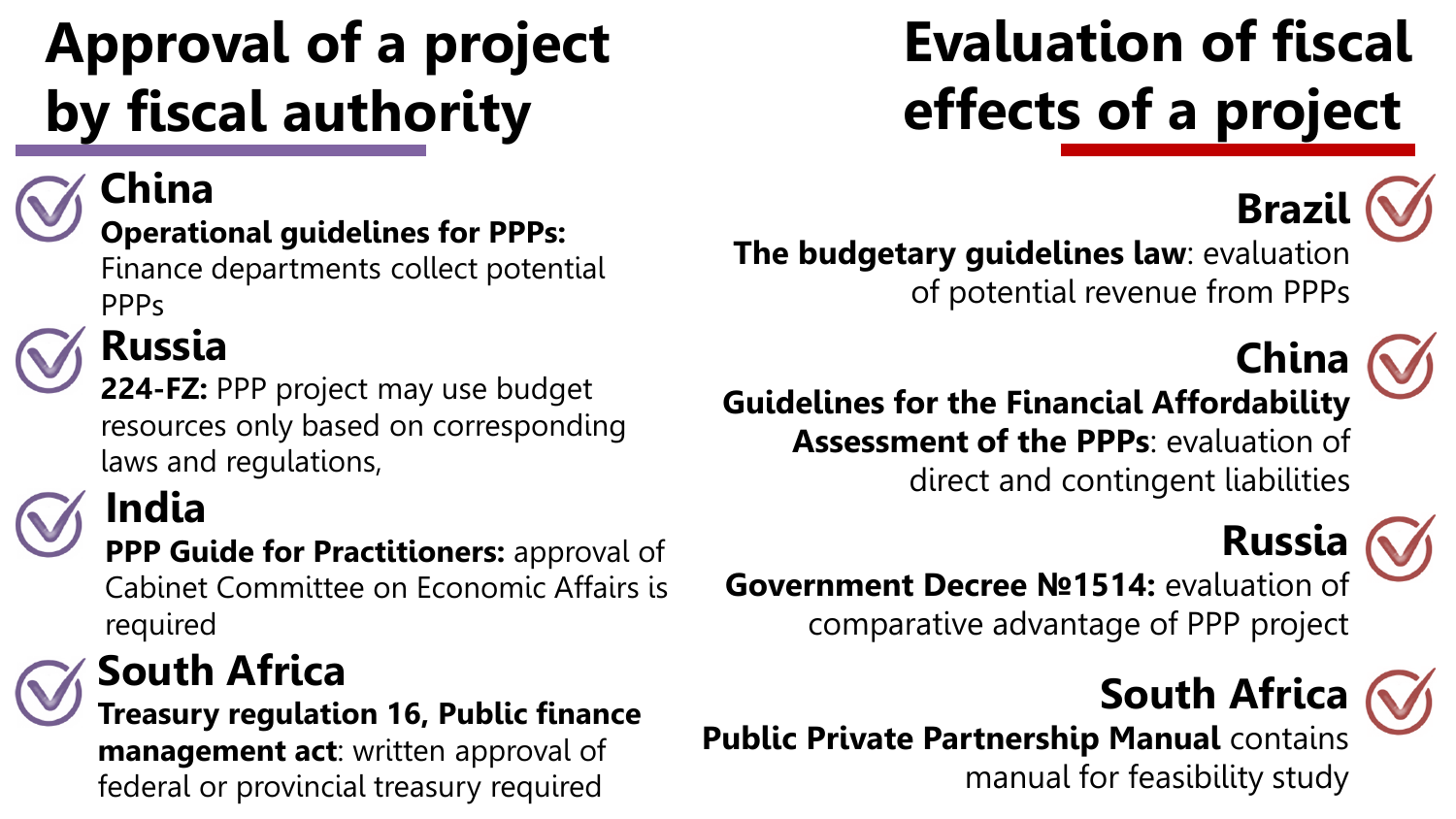# **Methodical recommendations on risk allocation**

# **China**

#### **Ministry of Finance and National Development and Reform Commission**:

Guidelines, Circulars and Implementing opinions aimed at strengthening of control and reduction of risks

## **Russia**

#### **13 model concession agreements** (by

sectors), which contain key risks and **liabilities** 

**Public Private Partnership Manual** contains key principles of risk allocation

# **Disclosure of contingent liabilities**

## **Brazil**

## **Fiscal Responsibility Law: The**  $\left(\bigvee$

Budgetary Guidelines Law is to include evaluation of contingent liabilities

# **Russia**



#### **Decree of the Ministry of Economic Development №888**: publication of

annual PPP monitoring

# **South Africa**

**Budget Review**: contains estimations **South Africa South Africa South Africa South Africa South Africa South Africa South Africa South Africa South Africa South Africa South Africa South Africa South Africa CONSISTENT CONSISTENT**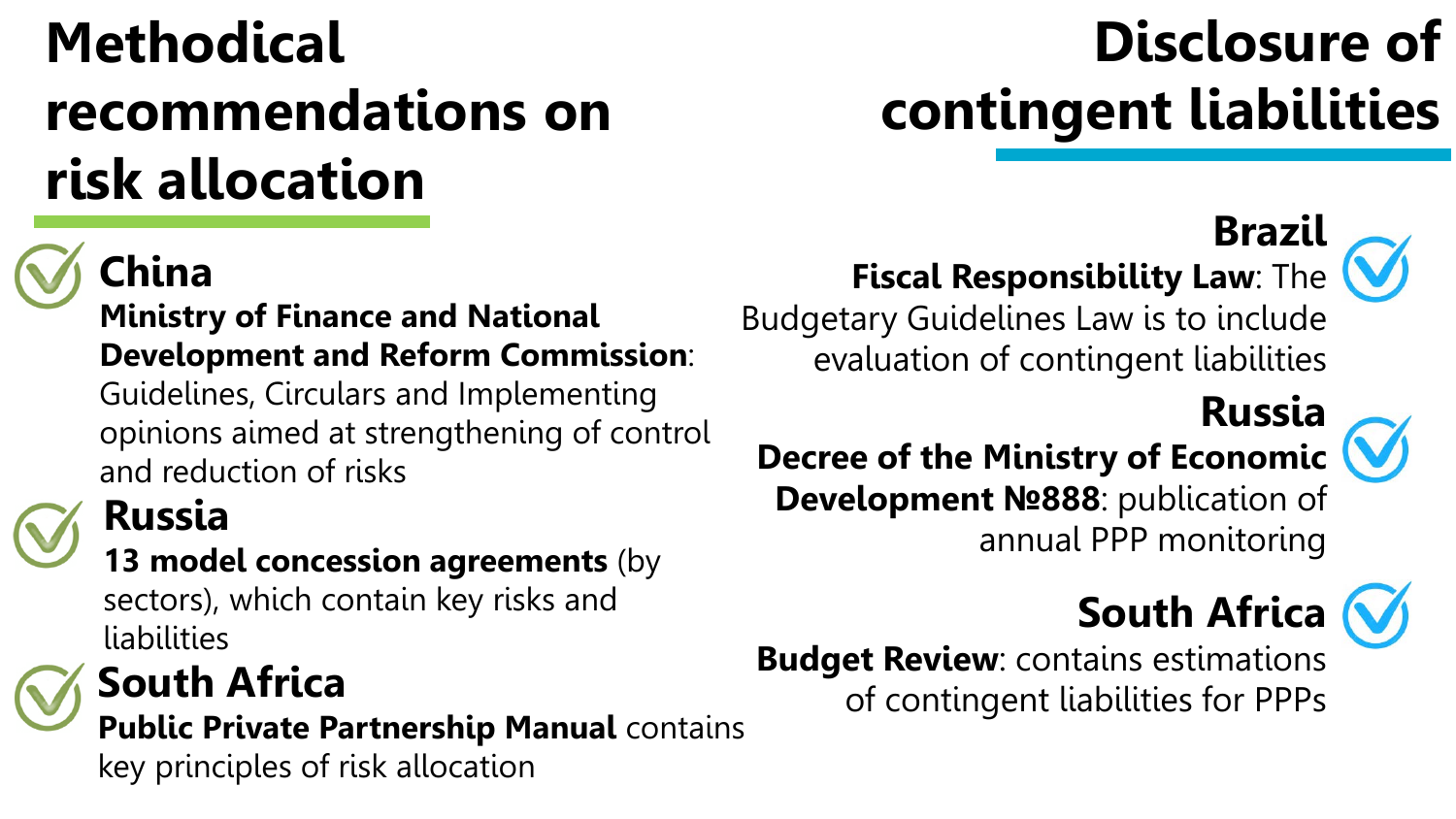# **Monitoring of contingent liabilities**

#### **Brazil**

The Budgetary Guidelines Law Radar PPP Database

China Public Private Partnerships Center database

**Guarantee and quasi-budget funds**

equity investment

**Brazil** Infrastructure Guarantee Fund: up to 2 bln USD **China**

PPP Fund: 28 bln USD, mainly

**China**

**India:** PPP center

#### **Russia**

State Automated System "Upravlenie" Rosinfra database



**South Africa**

Government Technical Advisory center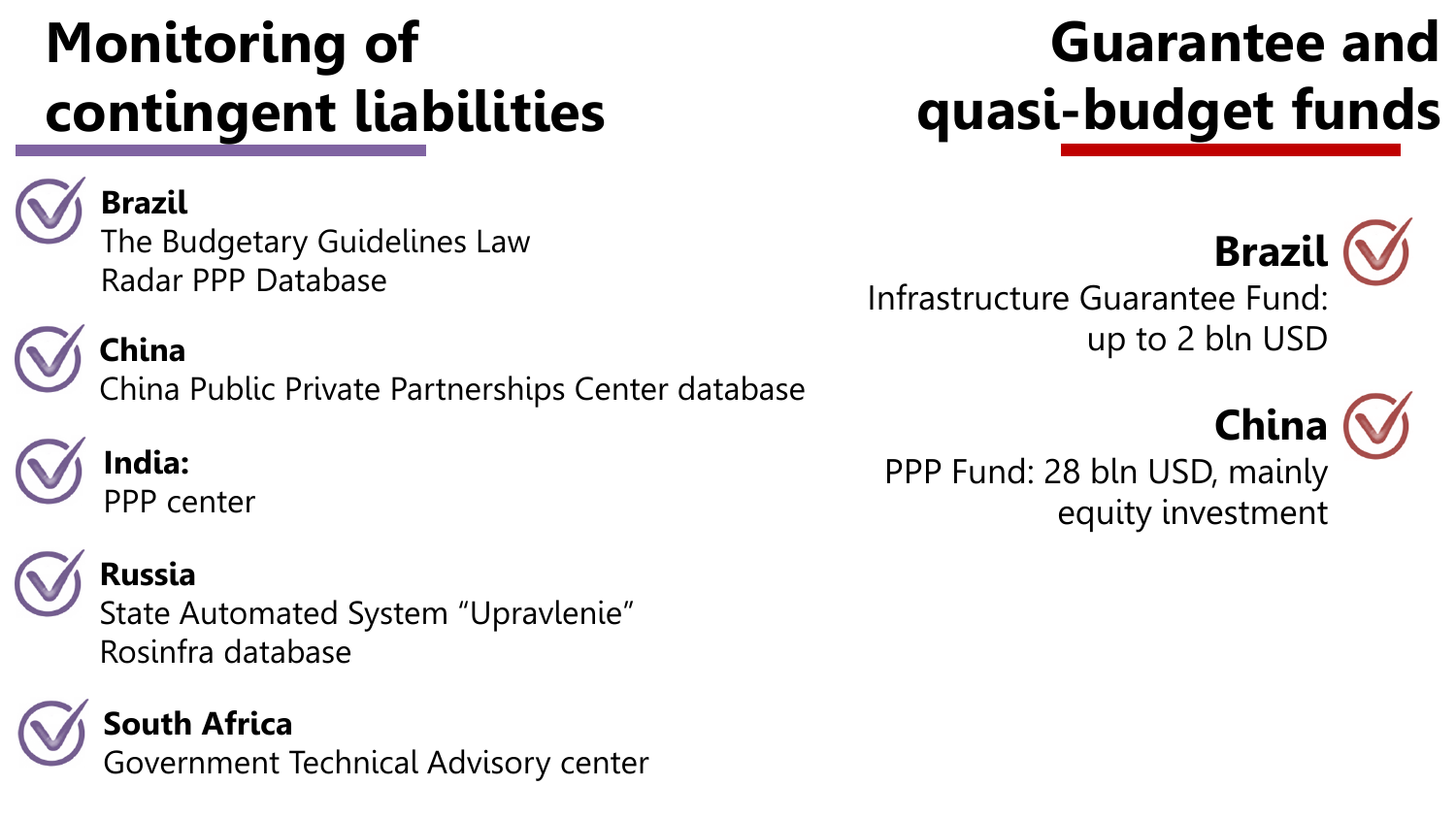# **Setting the limits for contingent liabilities**

**Brazil**

Federal budget – 5% of revenues Regional budgets – 1% of revenues

## **China**

PPP liabilities – 10% of public budget expenditures

# **India**

PPP liabilities – 25% of current expenditures Total contingent liabilities – 0.5% GDP

# **Publication of contracts**

**Brazil** Websites of PPP funds (BNDES fund, FEP Caixa)

**China**

**China Public Private Partnerships Center:** demonstration projects



**Russia** Website of the Government of Russia Website of public procurement



Website "PPPs in India"

# **South Africa**

Website of public procurement